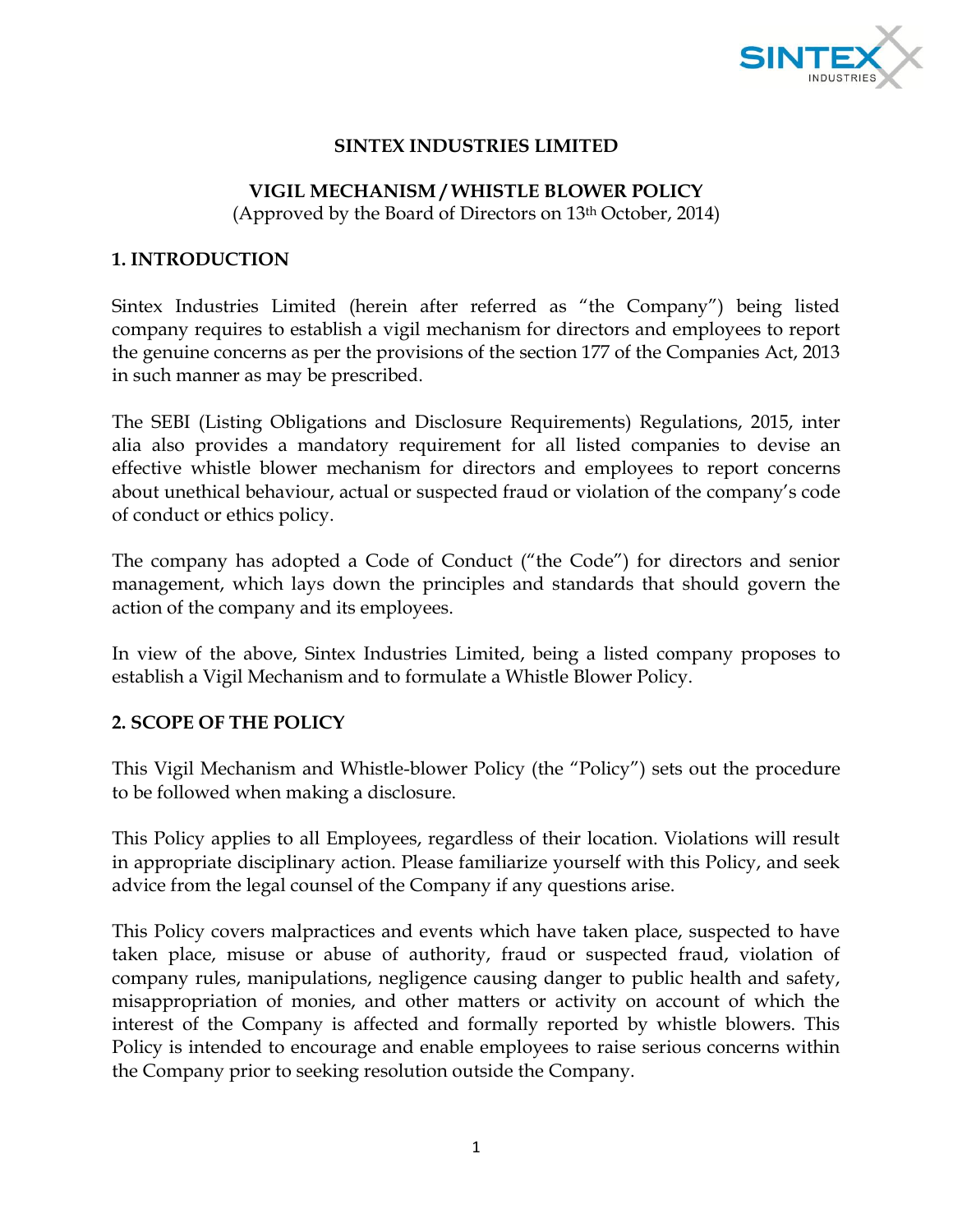

# **3. DEFINITIONS**

**"Audit Committee"** means a Committee constituted by the Board of Directors of the Company in accordance with provisions of the SEBI (Listing Obligations and Disclosure Requirements) Regulations, 2015 and Section 177 of the Companies Act, 2013.

**"Board"** means the Board of Directors of the Company.

**"Company"** means the Sintex Industries Limited and all its offices.

**"Code"** means Code of Conduct for Directors and Senior Management adopted by Sintex Industries Limited.

**"Employee"** means all the present employees and Directors of the Company (Whether working in India or abroad).

**"Protected Disclosure"** means any communication in good faith that discloses or demonstrates information that may evidence unethical or improper activity.

**"Subject"** means a person or group of persons against or in relation to whom a Protected Disclosure is made or evidence gathered during the course of an investigation.

**"Vigilance and Ethics Officer"** means the Company Secretary of the Company appointed to receive protected disclosures from whistle blowers, maintaining records thereof, placing the same before the Audit Committee for its disposal and informing the Whistle Blower the result thereof.

**"Whistle Blower"** is any employee who makes a Protected Disclosure under this Policy.

#### **4. Procedure**

All Protected Disclosures concerning financial / accounting matters should be addressed to the Chairman of the Audit Committee of the Company for investigation.

All other Protected Disclosures should be addressed to the Vigilance and Ethics Officer of the Company or to the Chairman of the Audit Committee in exceptional cases. Protected Disclosure against the Vigilance and Ethics Officer should be addressed to the Chairman of the Audit Committee.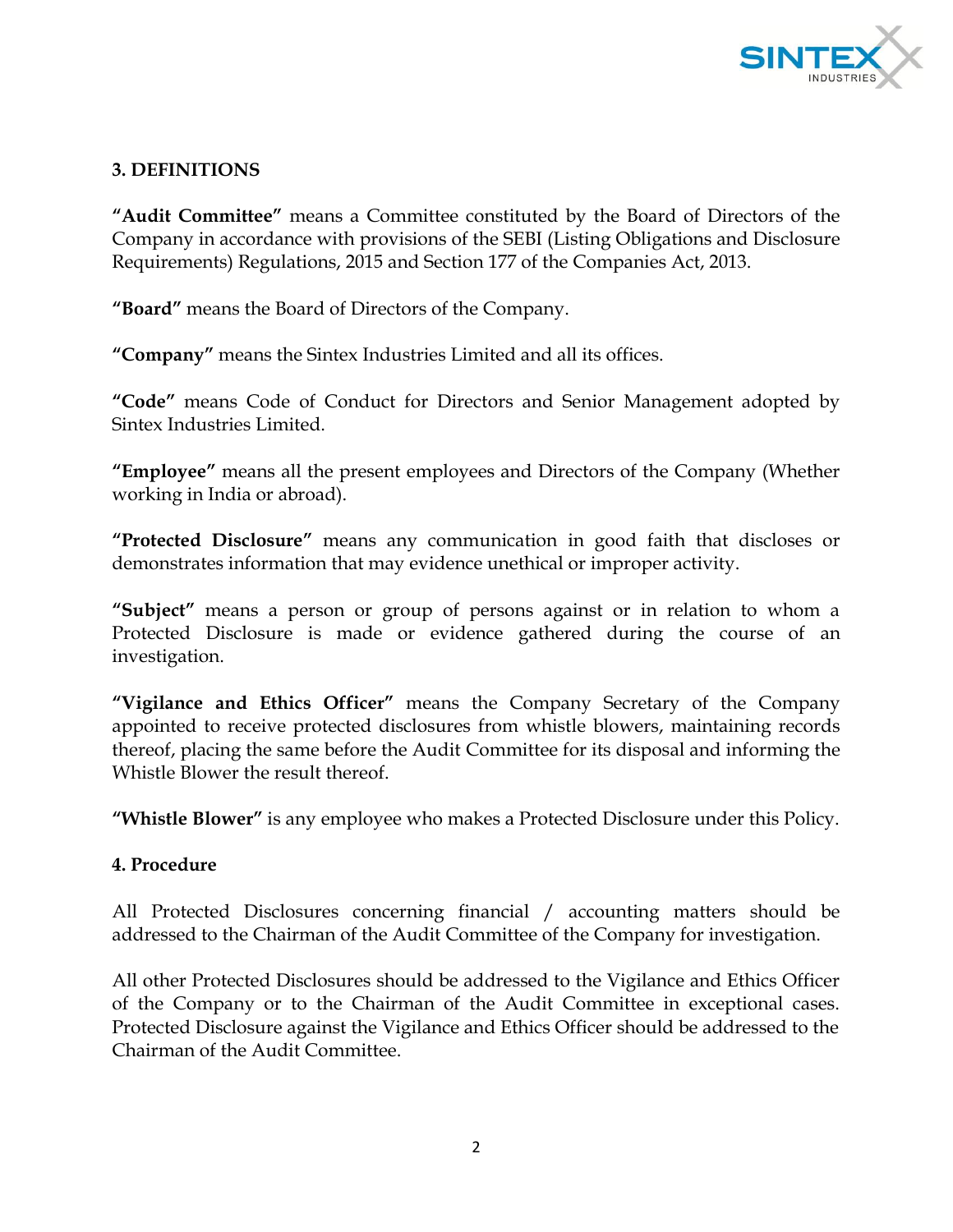

Employees can lodge a Protected Disclosure in one of the following ways:

I. By sending an email to hitesh.mehta@sintex.co.in with the subject "Protected Disclosure under the Whistle Blower Policy".

II. By sending letter in a closed and secured envelop and super scribed as "Protected Disclosure under the Whistle Blower Policy" to the Vigilance and Ethics Officer (as notified from time to time). Letter should either be typed or written in a legible handwriting in English or Hindi or Gujarati.

The contact details of the Vigilance and Ethics Officer. i.e. Mr. Hitesh Mehta (Secretarial Dept.) Sintex Industries Ltd., Kalol – 382721, Gujarat.

In order to protect identity of the complainant, the Vigilance and Ethics Officer will not issue any acknowledgement to the complainants and they are advised not to write their name / address on the envelope nor enter into any further correspondence with the Vigilance and Ethics Officer. The Vigilance and Ethics Officer shall assure that in case any further clarification is required he will get in touch with the complainant.

Anonymous / Pseudonymous disclosure shall not be entertained by the Vigilance and Ethics Officer. While this Policy is intended to protect genuine Whistle Blowers from any unfair treatment as a result of their disclosure, misuse of this protection by making frivolous and bogus complaints with mala fide intentions is strictly prohibited. An employee who makes complaints with mala fide intentions and which is subsequently found to be false will be subject to strict disciplinary action.

Although a Whistle blower is not required to furnish any more information than what he/she wishes to disclose, it is essential for the Company to have all critical information in order to enable the Company to effectively evaluate and investigate the complaint. It is difficult for the Company to proceed with an investigation on a complaint, which does not contain all the critical information such as the specific charge. The complaint or disclosure must therefore provide as much detail and be as specific as possible in order to facilitate the investigation.

To the extent possible, the complaint or disclosure must include the following:

- 1. The employee, and/or outside party or parties involved;
- 2. The sector of the Company where it happened (Location, Department, office);
- 3. When did it happen: a date or a period or time;
- 4. Type of concern (what happened);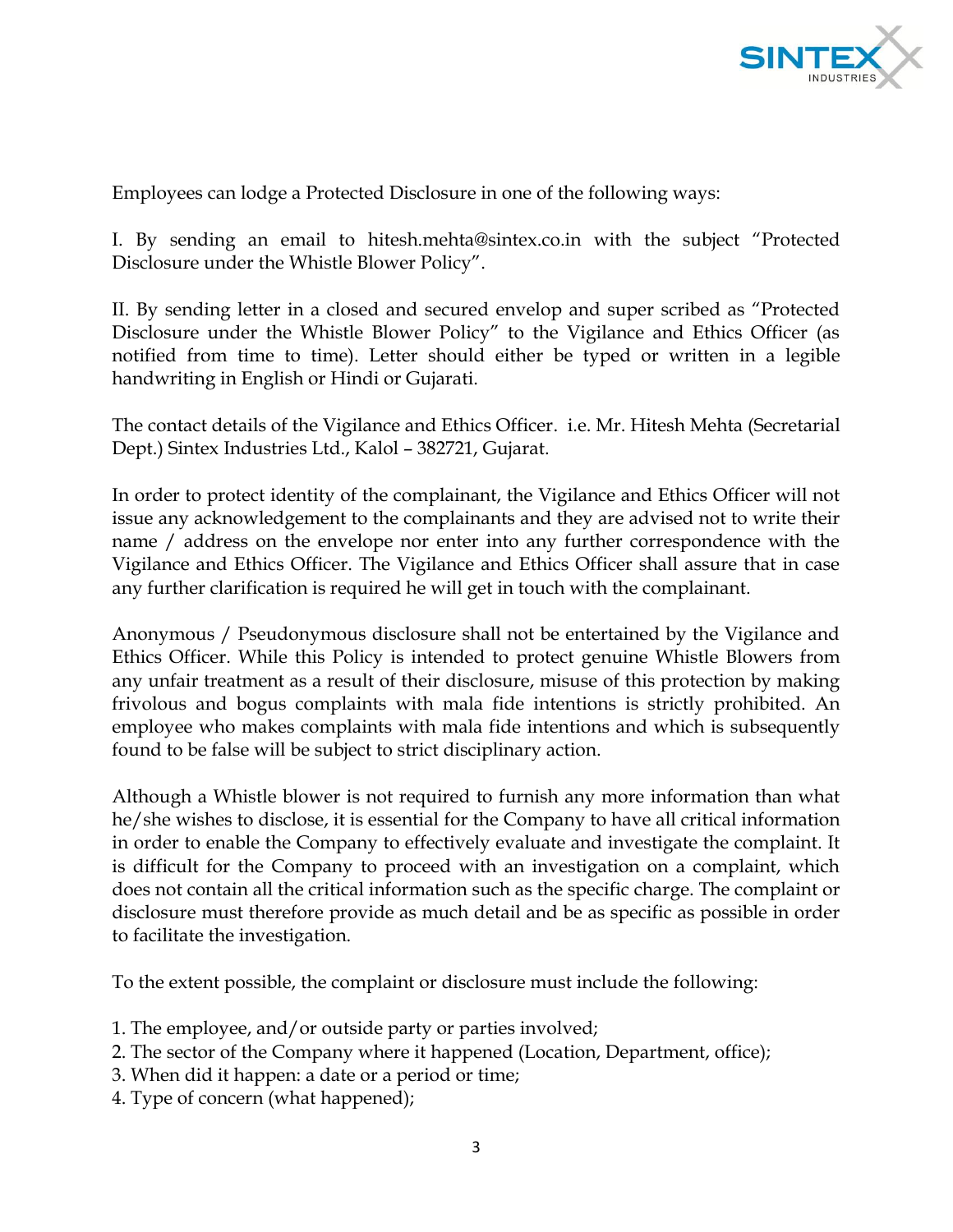

### a) Financial reporting;

- b) Legal matter;
- c) Management action;
- d) Employee misconduct; and/or
- e) Health & safety and environmental issues.
- 5. Submit proof or identify where proof can be found, if possible;
- 6. Who to contact for more information, if possible; and/or
- 7. Prior efforts to address the problem, if any.

# **5. INVESTIGATION**

On receipt of the Protected Disclosure the Vigilance and Ethics Officer / the Chairman of the Audit Committee, as the case may be, shall make a record of the Protected Disclosure and also ascertain from the complainant whether he was the person who made the protected disclosure or not. He shall also carry out initial investigation either himself or by involving any other Officer of the Company before referring the matter to the Audit Committee of the Company for further appropriate investigation and needful action. The record will include:

a. Brief facts;

b. Whether the same Protected Disclosure was raised previously by anyone on the subject, and if so, the outcome thereof;

c. Details of actions taken by the Vigilance and Ethics Officer / the Chairman of the Audit Committee processing the complaint

d. Findings and recommendations.

The Audit Committee, if deems fit, may call for further information or particulars from complainant.

The decision to conduct an investigation is by itself not an accusation and is to be treated as a neutral fact finding process. Subject(s) will normally be informed in writing of the allegations at the outset of a formal investigation and have opportunities for providing their inputs during the investigation. He shall have a duty to co-operate with the Audit Committee or any of the Officers appointed by it in this regard and shall be subject to strict disciplinary action up to and including immediate dismissal, if they fail to cooperate in an investigation, or deliberately provide false information during an investigation.

Subject(s) have a right to consult with a person or persons of their choice, other than the Vigilance and Ethics Officer / Investigators and/or members of the Audit Committee and/or the Whistle Blower. He has a responsibility not to interfere with the investigation. Evidence shall not be withheld, destroyed or tampered with and witness shall not be influenced, coached, threatened or intimidated by him.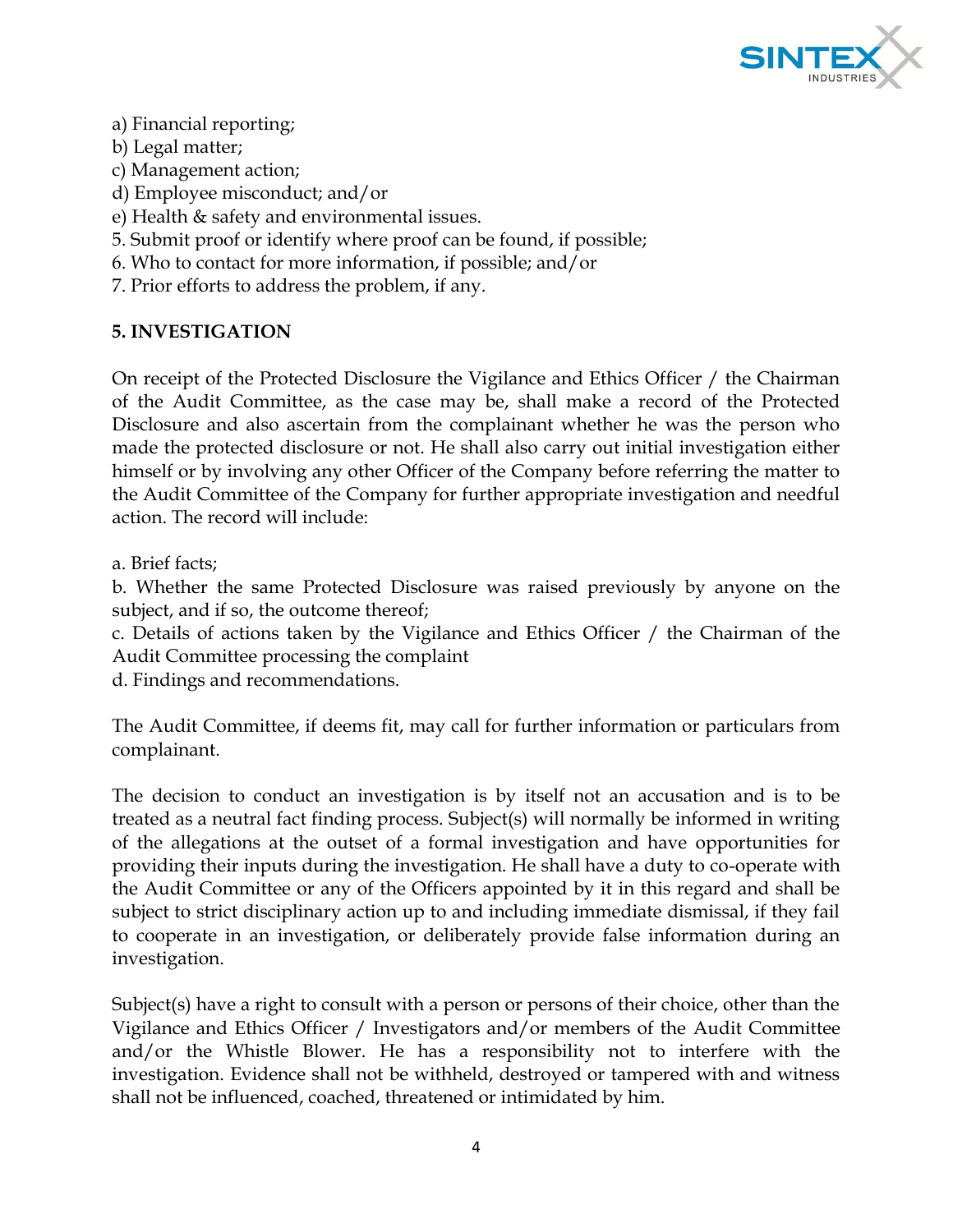

Unless there are compelling reasons not to do so, he will be given the opportunity to respond to material findings contained in the investigation report. No allegation of wrong doing against him shall be considered as maintainable unless there is good evidence in support of the allegation. He has a right to be informed of the outcome of the investigations. If allegations are not sustained, he should be consulted as to whether public disclosure of the investigation results would be in the best interest of him and the Company.

The investigation shall be completed normally within 75 days of the receipt of the protected disclosure and is extendable by such period as the Audit Committee deems fit.

All information disclosed during the course of the investigation will remain confidential, except as necessary or appropriate to conduct the investigation and take any remedial action, in accordance with any applicable laws and regulations. The Company reserves the right to refer any concerns or complaints regarding Protected Disclosure to appropriate external regulatory authorities.

### **6. Disposal**

If an investigation leads the Vigilance and Ethics Officer to conclude that an improper or unethical act has been committed, the Vigilance and Ethics Officer shall recommend to the management of the Company to take such disciplinary or corrective action commensurate with the severity of the offence, as he may deem fit. The company may also take reasonable and necessary measures to prevent any further violations which may have resulted in a complaint being made. It is clarified that any disciplinary or corrective action initiated against the Subject as a result of the findings of an investigation pursuant to this Policy shall adhere to the applicable personnel or staff conduct and disciplinary procedures.

The Vigilance and Ethics Officer shall submit a report to the Chairman of the Audit Committee on a regular basis about all Protected Disclosures referred to him/her since the last report together with the results of investigations, if any.

A complainant who makes false allegations of unethical & improper practices or about alleged wrongful conduct of the Subject to the Vigilance and Ethics Officer or the Chairman of the Audit Committee shall be subject to appropriate disciplinary action in accordance with the rules, procedures and policies of the Company.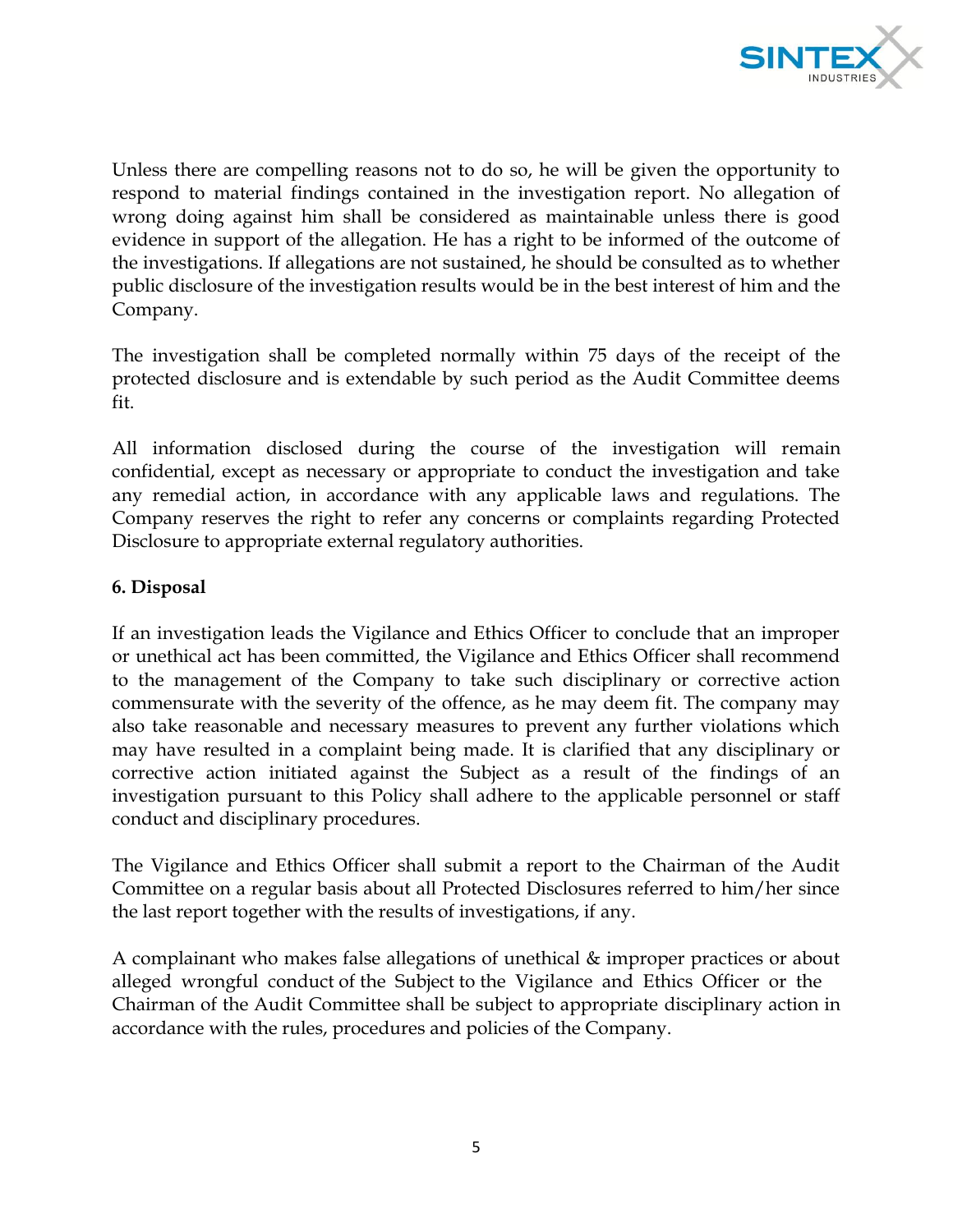

# **7. PROTECTION**

No Personnel who, in good faith, makes a disclosure or lodges a complaint in accordance with this Policy shall suffer any kind of harassment, victimization, discrimination or adverse employment consequences.

Accordingly, the Company prohibits discrimination, retaliation or harassment of any kind against a Whistle blower, who based on his/her reasonable belief that one or more Protected Disclosure has occurred or are, occurring, reports that information. Any employee, who retaliates against a Whistle blower who has raised a Protected Disclosure or Complaint in good faith, will be subject to strict disciplinary action up to and including immediate termination of employment of his/her with the Company.

If any employee, who makes a disclosure in good faith, believes that he/she is being subjected to discrimination, retaliation or harassment for having made a report under this Policy, he/she must immediately report those facts to his/her supervisor, manager or point of contact. If, for any reason, he/she do not feel comfortable discussing the matter with these persons, he/she should bring the matter to the attention of the Vigilance and Ethic Officer or The Chairman of the Audit Committee in exceptional cases. It is imperative that such employee brings the matter to the Company's attention promptly so that any concern of reprisal, discrimination or adverse employment consequences can be investigated and addressed promptly and appropriately.

A Whistle Blower, who report any violation of the above clause to the Vigilance and Ethic Officer or the Chairman of the Audit Committee, who shall investigate into the same and recommend suitable action to the management.

The company will take steps to minimize difficulties, which the Whistle Blower may experience as a result of making the Protected Disclosure. The identity of the Whistle Blower shall be kept confidential to the extent possible and permitted under law. Any other Employee assisting in the said investigation shall also be protected to the same extent as the Whistle Blower.

As per the Securities And Exchange Board Of India (Prohibition Of Insider Trading) Regulations, 2015 (as amended), every listed company shall formulate written policies and procedures for inquiry in case of leak of unpublished price sensitive information or suspected leak of unpublished price sensitive information, which shall be approved by board of directors of the company and accordingly initiate appropriate inquiries on becoming aware of leak of unpublished price sensitive information or suspected leak of unpublished price sensitive information and inform the Board promptly of such leaks, inquiries and results of such inquiries. Further, the listed company shall have a whistleblower policy and make employees aware of such policy to enable employees to report instances of leak of unpublished price sensitive information.